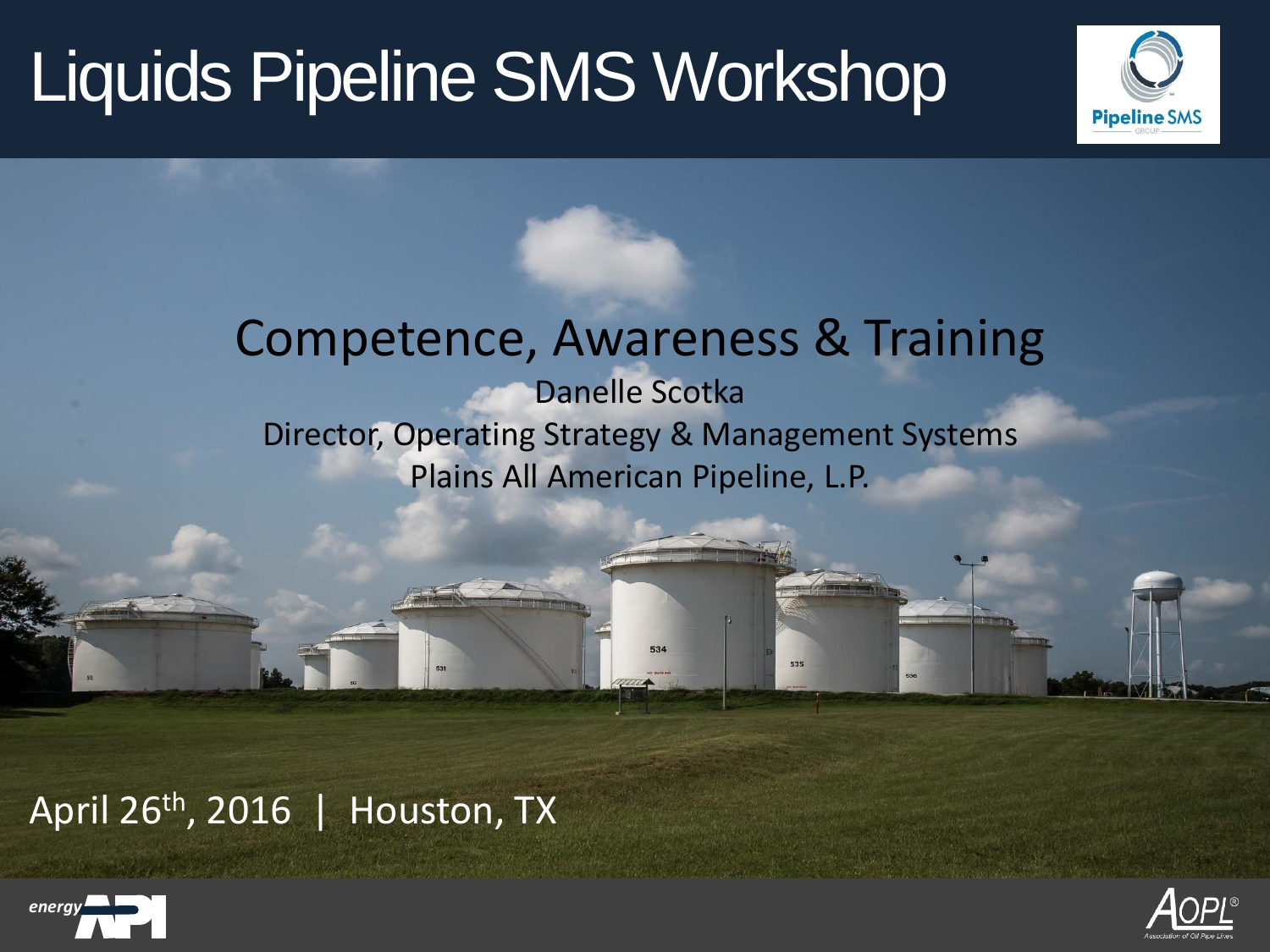

Competence, Awareness & Training



**When an organization invests in training, it builds trust and confidence within its workforce that Leadership values the safety of its employees, contractors, and the public.**



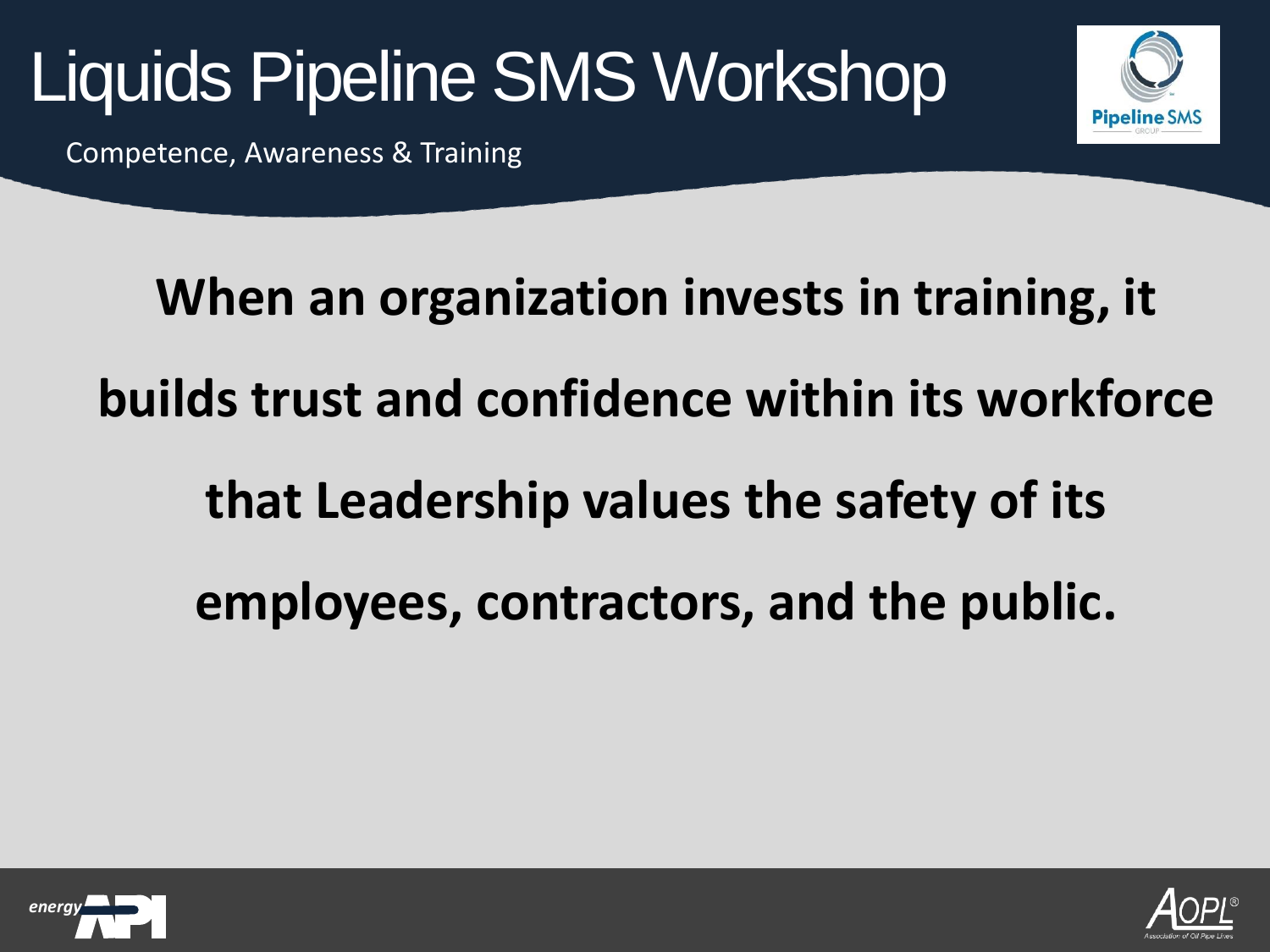**Pipeline SMS** 

Competence, Awareness & Training

#### **Expectations**

- **Assure**
	- Employees whose responsibilities fall within the PSMS scope have appropriate level of competence in terms of education, knowledge and experience.
	- Contractors have the needed competence
- **Define the need for and provide training including:**
	- Refresher training
	- Raising awareness
- **Maintain records**
- **Provide training and updates for:**
	- Applicable elements of the PSMS that affect their jobs
	- Newly emerging or changing risks, problems in execution of the PSMS, and opportunities to improve processes and procedures
	- **P** Potential consequences of failure to follow processes or procedures



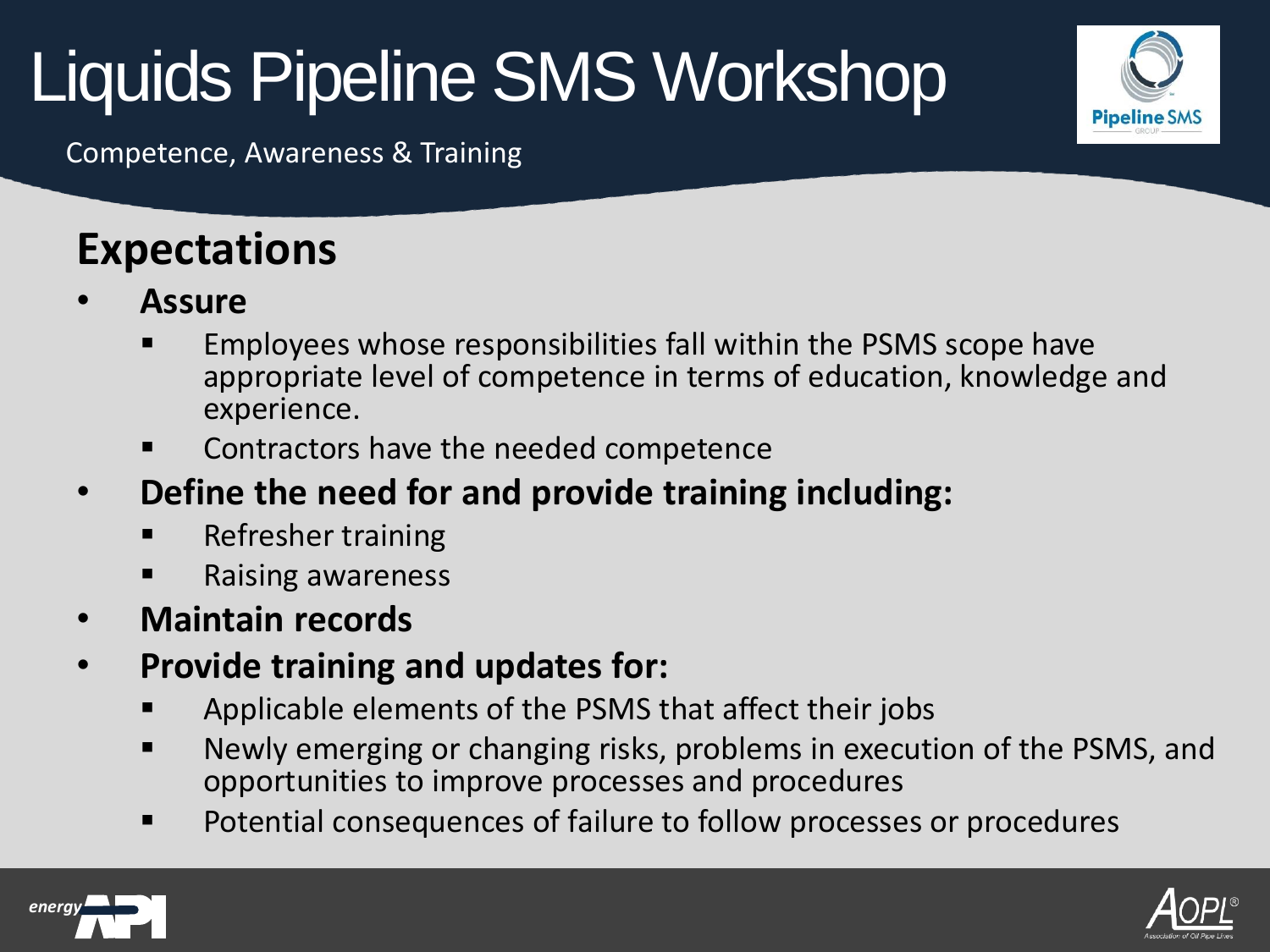Competence, Awareness & Training

#### **Objective – Employees**

- 1. Define competencies
- 2. Identify gaps in qualifications
- 3. Create a plan to address the gaps
- 4. Refresh skill sets

#### **Objective – Contractors**

Assure that contractors used to support the PSMS are competent